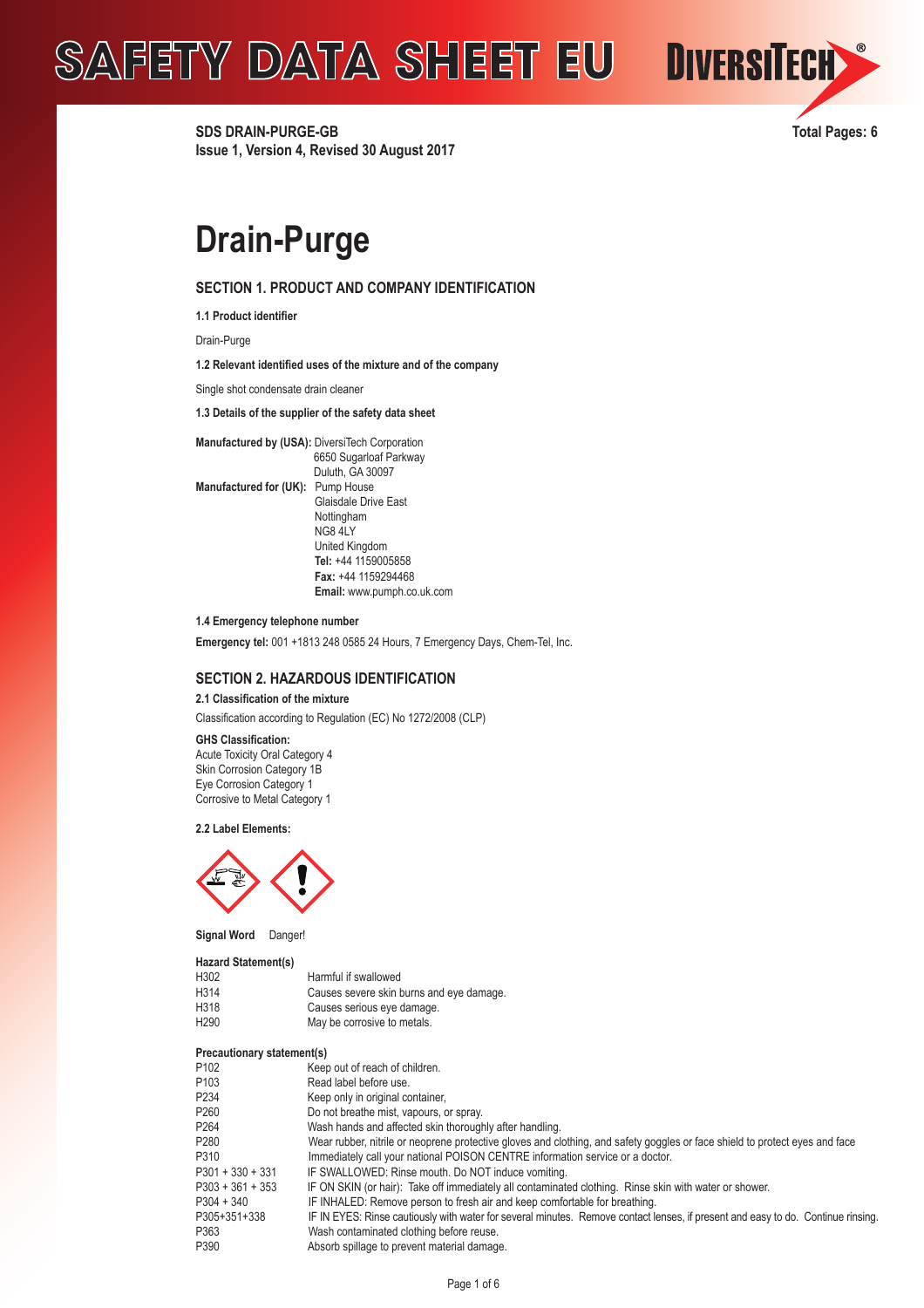**Drain-Purge**

## **SECTION 2. HAZARDOUS IDENTIFICATION (cont.)**

| Precautionary statement(s) (cont.) |                                                                                           |  |  |  |
|------------------------------------|-------------------------------------------------------------------------------------------|--|--|--|
| P406                               | Store in corrosive resistant container with resistant inner liner.                        |  |  |  |
| P405                               | Store locked up.                                                                          |  |  |  |
| P <sub>501</sub>                   | Dispose of contents and container in accordance with international and local regulations. |  |  |  |

## **SECTION 3. COMPOSITION/INFORMATION ON INGREDIENTS**

| 3.1 Substances<br><b>INGREDIENT</b> | CAS No.   | <b>EINECS No.</b> | % or Range | <b>GHS Classification</b>                                            |                           |
|-------------------------------------|-----------|-------------------|------------|----------------------------------------------------------------------|---------------------------|
| Potassium hydroxide                 | 1310-58-3 | 215-181-3         | $30 - 40$  | H314: Acute Toxicity<br>H314: Skin Corrosion                         | Category 4<br>Category 1A |
|                                     |           |                   |            | H318: Eye Damage<br>H402: Aquatic Acute                              | Category 1<br>Category 3  |
| Sodium silicate                     | 1344-09-8 | 239-981-7         | $1 - 10$   | H314: Causes severe eye damage<br>H335: May cause respiratory irrit. | Category 1B<br>Category 3 |
|                                     |           |                   |            |                                                                      |                           |

**DIVERSITECH** 

## **SECTION 4. FIRST AID MEASURES**

#### **4.1. Description of first aid measures**

Skin contact - Immediately flush skin with plenty of water for at least 15 minutes. Remove all contaminated clothes and footwear immediately unless stuck to skin. Get medical attention immediately after administering first aid.

**Eye contact -** Immediately flush eyes with plenty of water for 15 minutes, lifting lower and upper eyelids occasionally. If relevant, remove contact lenses. Get medical attention immediately after administering first aid.

**Ingestion -** Call the nearest poison centre for medical advice. Do not induce vomiting. If conscious, give half a litre of water to drink immediately. Do not leave victim unattended. To prevent aspiration lay victim on side with head lower than waist. Vomit may occur spontaneously.

**Inhalation -** Remove casualty from exposure ensuring one's own safety whilst doing so. If not breathing give artificial respiration. If breathing becomes laboured, give oxygen. Get medical attention.

#### **4.2 Most important symptoms and effects, both acute and delayed**

Causes severe burns to skin, eyes, respiratory tract and gastrointestinal tract. Material is extremely destructive to all body tissues. May be fatal if swallowed. Harmful if inhaled.

#### **4.3 Indication of any immediate attention and special treatment needed**

Immediate attention is required in all cases.

Perform endoscopy in all cases of suspected potassium hydroxide ingestion. In cases of severe oesophageal corrosion, the use of therapeutic doses of steroids should be considered. General supportive measures with continual monitoring of gas exchange, acid-base balance, electrolytes, and fluid intake are also required.

## **SECTION 5. FIREFIGHTING MEASURES**

#### **5.1 Extinguishing media**

Do not use water. Suitable extinguishing media for the surrounding fire should be used.

#### **5.2 Special hazards arising from the substance or mixture**

Can react with certain metals, such as aluminium, to generate flammable hydrogen gas. Hot or molten material can react violently with water.

### **5.3 Advice for fire-fighters**

Wear self-contained breathing apparatus. Wear protective clothing to prevent contact with skin and eyes.

## **SECTION 6. ACCIDENTAL RELEASE MEASURES**

## **6.1 Personal precautions, protective equipment and emergency procedures**

Ensure adequate ventilation. Keep unnecessary and unprotected people away from area of spill. Refer to section 8 of SDS for personal protection details. Remove contaminated clothing immediately.

#### **6.2 Environmental precautions**

Do not flush large volumes of caustic residues to the sewer.

## **6.3 Methods and material for containment and cleaning up**

Contain and recover liquid when possible. Residues from spills can be diluted with water, neutralised with dilute acid such as acetic, hydrochloric or sulphuric. Absorb neutralised caustic residue on clay, vermiculite or other inert substance and package in a suitable container for disposal. Do not use aluminium tools to collect absorbed material or aluminium containers to store collected wastes.

#### **6.4 Reference to other sections**

Please refer to Section 8 for details on protective wear.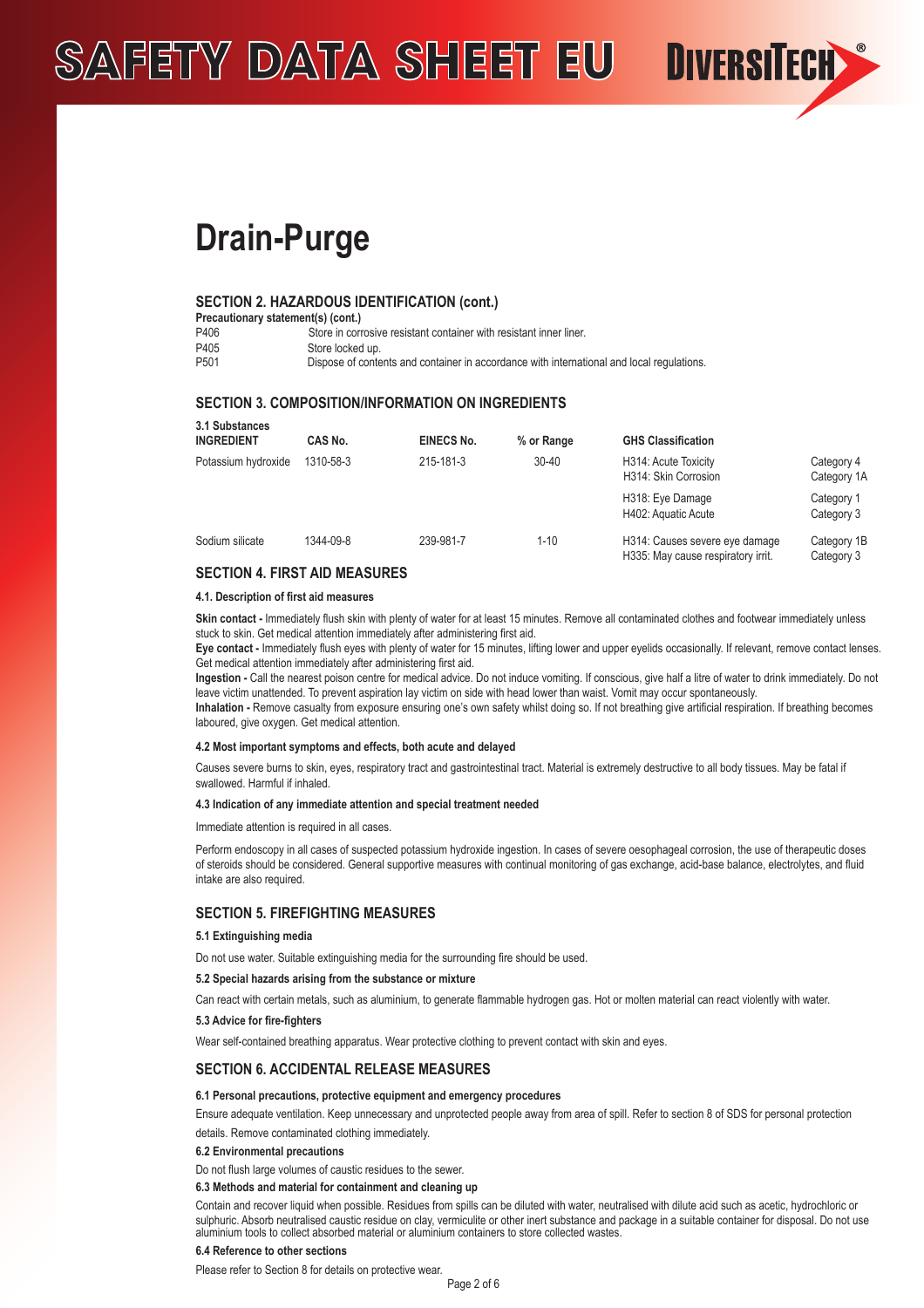**Drain-Purge**

## **SECTION 7. HANDLING AND STORAGE**

### **7.1 Precautions for safe handling**

Always add the caustic to water while stirring; never the reverse. Wash hands after handling. Wash clothing after handling. Do not mix with acids or organic materials

**DIVERSITECH** 

#### **7.2 Condition for safe storage, including any incompatibilities**

Keep container tightly closed. Protect from physical damage. Store in a cool dry ventilated area away from sources of extreme heat moisture and incompatibilities. Store above 16 degrees centigrade to prevent freezing. Do not store with aluminium or magnesium. Do not mix with acids or organic materials. Containers of this material may be hazardous when empty since they retain product residues.

#### **7.3 Specific end use(s)**

No further details

## **SECTION 8. EXPOSURE CONTROLS/PERSONAL PROTECTION**

### **8.1 Control parameters**

**POTASSIUM HYDROXIDE**  UK - 15 min. STEL: 2 mg/m<sup>3</sup>

#### **8.2 Exposure controls**

Ensure there is sufficient ventilation of the area. Local exhaust ventilation is generally preferred because it can control the emissions of the contaminant at its source, preventing dispersion of it into the general work area.

**Eye/face protection:** Use chemical safety goggles and/or a full face shield where splashing is possible. A source of running water or other eyewash provisions should be nearby.

**Skin protection:** 

*Hand protection: Protective gloves.* **Other:** Protective clothing. **Respiratory protection:** Not required during normal use. **Thermal hazards:** Not relevant

## **SECTION 9. PHYSICAL AND CHEMICAL PROPERTIES**

**9.1 Information on basic physical and chemical properties**

| Appearance:                             | Colourless liquid |
|-----------------------------------------|-------------------|
| Odor:                                   | Odourless         |
| Odor Threshold:                         | No data available |
| pH @ 25°C:                              | 14                |
| <b>Melting Point (Pour Point):</b>      | $-3.9 °C$         |
| <b>Boiling Point:</b>                   | 105 °C            |
| Flash Point:                            | No data available |
| <b>Evaporation Rate (Water = 1):</b>    | >1                |
| <b>Flammable Limits:</b>                | No data available |
| Vapor pressure:                         | Same as water     |
| <b>Vapor Density:</b>                   | No data available |
| <b>Relative density:</b>                | 1 1 9             |
| Solubility:                             | Miscible in water |
| Partition Coefficient: n-octanol/water: | No data available |
| Auto-ignition temperature:              | No data available |
| <b>Decomposition temperature:</b>       | No data available |
| Viscosity:                              | No data available |
| <b>Explosive properties:</b>            | No data available |
| <b>Oxidising properties:</b>            | No data available |
|                                         |                   |

**9.2 Other information** No further details

## **SECTION 10. STABILITY AND REACTIVITY**

#### **10.1 Reactivity**

Stable under normal conditions.

**10.2 Chemical stability**

Stable under normal conditions.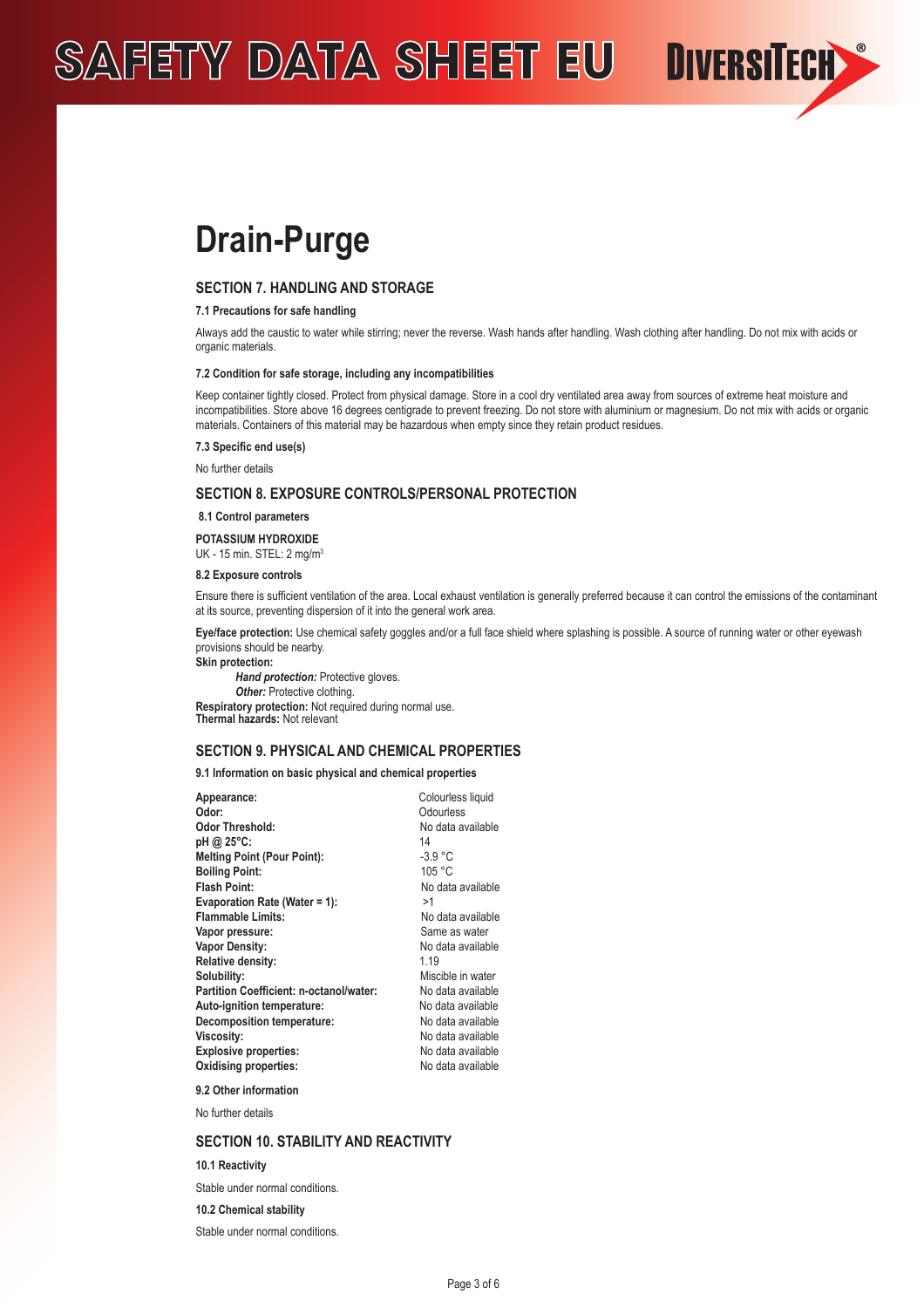

## **SECTION 10. STABILITY AND REACTIVITY (cont.)**

## **10.3 Possibility of hazardous reactions**

Potassium hydroxide in contact with acids and organic halogen compounds, especially trichloroethylene, may cause violent reactions. Contact with nitro methane and other similar nitro compounds causes formation of shock-sensitive salts. Contact with metals such as aluminium, magnesium, tin and zinc cause formation of flammable hydrogen gas. Potassium hydroxide, even in fairly dilute solution, reacts readily with various sugars to produce carbon monoxide. Precautions should be taken including monitoring the tank atmosphere for carbon monoxide to ensure safety of personnel before vessel entry.

**DIVERSITECH** 

**10.4 Conditions to avoid**

Heat. Incompatibles.

**10.5 Incompatible materials**

Acids, organic halogen compounds, nitro compounds, metals, various sugars.

#### **10.6 Hazardous decomposition products**

Carbon Monoxide. Shock sensitive salts, Decomposition by reaction with nonferrous metals releases flammable and explosive hydrogen gas.

### **SECTION 11. TOXICOLOGICAL INFORMATION**

## **11.1 Information on toxicological effects**

#### **Potential Health Effects:**

**11.1.1 Acute Toxicity:** Harmful if swallowed. Causes severe burns. Swallowing may cause severe burns of mouth, throat and stomach. Severe scarring of tissue and death may result. Bleeding may occur. There may be vomiting and diarrhoea. A fall in blood pressure may occur. Symptoms may be delayed after exposure. May be fatal if swallowed. Harmful if inhaled.

**11.1.2 Irritation:** Skin exposure can cause irritation or severe burns and scarring with greater exposures. Causes irritation of eyes, and with greater exposures it can cause burns that may result in permanent impairment of vision, even blindness. Effects from inhalation of mist vary from mild irritation to serious damage of the upper respiratory tract, depending on severity of exposure. Symptoms may include sneezing, sore throat or runny nose, redness, itching or burning. Severe pneumonitis may occur.

**11.1.3 Corrosive:** Yes Causes severe burns to skin, eyes, respiratory tract, and gastrointestinal tract. Material is extremely destructive to all body tissues.

**11.1.4 Sensitisation:** Not expected to be a sensitizer.

**11.1.5 Repeated dose toxicity:** Not expected to lead to concerns when compared to corrosively.

**11.1.6 Carcinogenicity:** Not expected to be carcinogenic.

**11.1.7 Mutagenicity:** Not expected to be mutagenic

**11.1.8 Toxicity for reproduction:** Not expected to be toxic for reproduction.

**11.1.9 Route of exposure:** The main route of exposure is expected to be via dermal contact. Exposure may also occur via inhalation.

**11.1.10 Symptoms related to the physical, chemical and toxicological characteristics:** Causes severe burns to skin, eyes, respiratory tract, and gastrointestinal tract. Material is extremely destructive to all body tissues. May be fatal if swallowed. Harmful if inhaled. Effects from inhalation of mist vary from mild irritation to serious damage of the upper respiratory tract, depending on severity of exposure. Symptoms may include sneezing, sore throat or runny nose, redness, itching or burning. Severe pneumonitis may occur.

## **SECTION 12. ECOLOGICAL INFORMATION**

**12.1 Toxicity**

No data available.

**12.2 Persistence and degradability**

No data available.

**12.3 Bioaccumulative potential**

No data available.

**12.4 Mobility in soil**

No data available.

**12.5 Results of PBT and vPvB assessment**

This substance is not identified as a PBT substance.

**12.6 Other adverse effects**

No data available.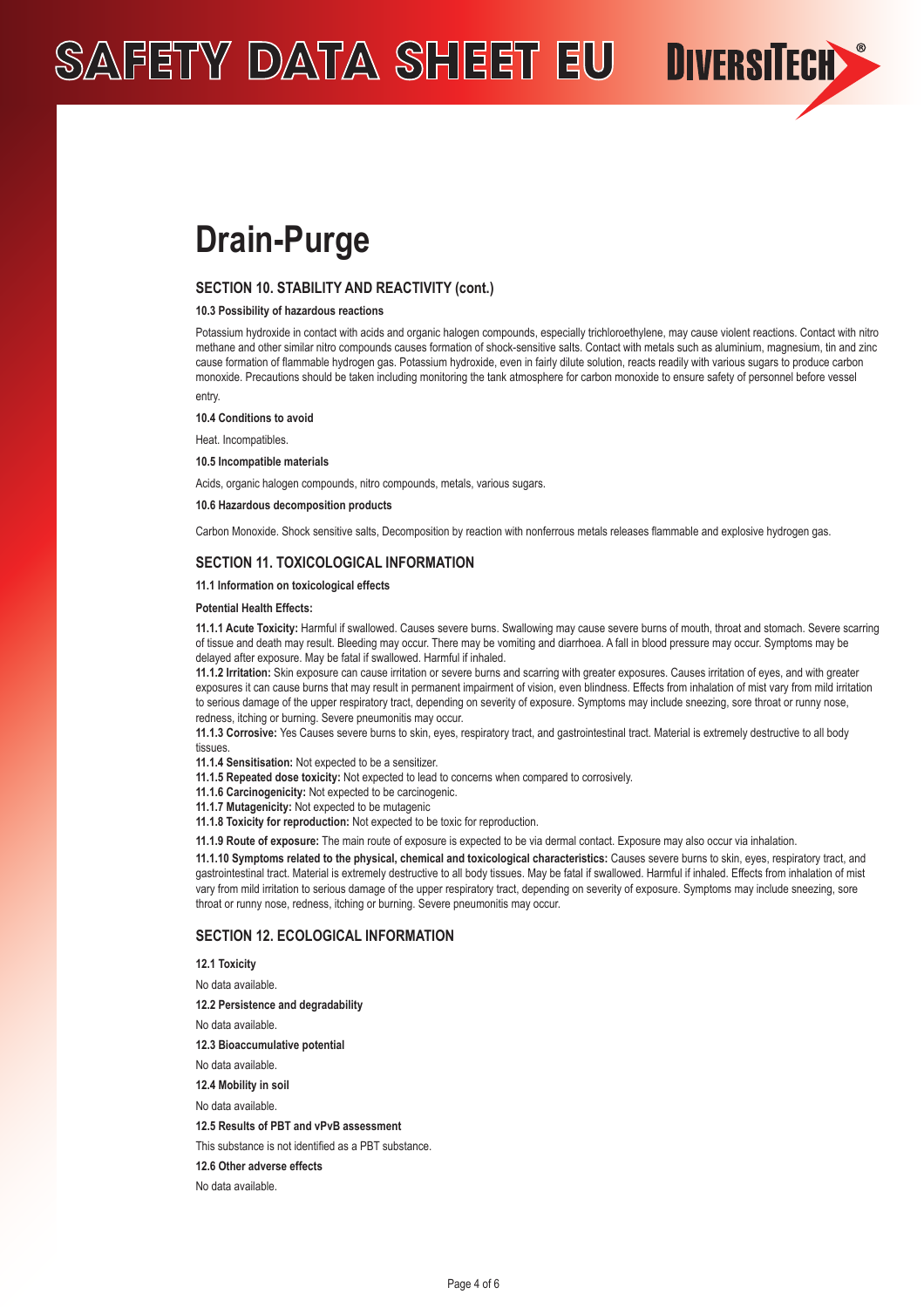

## **SECTION 13. DISPOSAL CONSIDERATIONS**

#### **13.1 Waste treatment methods**

**Disposal operations -** Transfer to a suitable container and arrange for collection by specialised disposal company. **Disposal of packaging -** Whatever cannot be saved for recovery or recycling should be managed in an appropriate and approved waste facility.

**DIVERSITECH** 

Please follow all local, regional, national and international laws.

## **SECTION 14. TRANSPORTATION INFORMATION**

**14.1 UN number:** UN 3266

**14.2 UN proper shipping name:** Corrosive Liquid, Basic, Inorganic, N.O.S. (contains potassium hydroxide)

**14.3 Transport hazard class(es):** Class 8

**14.4 Packing group:** II

**14.5 Environmental hazards:** Not Environmentally Hazardous Substance

**14.6 Special precautions for user**

**14.7 Transport in bulk according to Annex II of MARPOL73/78 and the IBC Code:** Not applicable to packaged goods

| Mode-specific information:     |                                         |  |
|--------------------------------|-----------------------------------------|--|
| <b>ROAD/RAIL (ADR/RID/CDG)</b> | Transport category 1                    |  |
|                                | Tunnel restriction code E               |  |
| <b>SEA (IMDG)</b>              | Not Marine Pollutant                    |  |
|                                | IMDG Code segregation group18 - Alkalis |  |
|                                | $EmS: F-A S-B$                          |  |
| AIR (ICAO/IATA)                | ERG Code 8L                             |  |

### **SECTION 15. REGULATORY INFORMATION**

#### **15.1 Safety, health and environmental regulations/legislation specific for the substances or mixture**

The regulatory information given above only indicates the principal regulations specifically applicable to the product described in the safety data sheet. The user's attention is drawn to the possible existence of additional provisions which complete these regulations. Refer to all applicable national, international and local regulations or provisions.

#### **15.2 Chemical safety assessment**

A chemical safety assessment has not been conducted.

## **SECTION 16. OTHER INFORMATION**

#### **Other information**

This safety data sheet is prepared in accordance with Regulation (EC) No 1272/2008 (CLP). **Revision Summary:** All Sections: New GHS Format

#### **Abbreviations:**

UN Model Regulations means the Model Regulations annexed to the most recently revised edition of the Recommendations on the Transport of Dangerous Goods published by the United Nations.

IMDG Code means the International Maritime Dangerous Goods code, as amended.

ADR means the European Agreement concerning the International Carriage of Dangerous Goods by Road, as amended.

RID means the Regulations concerning the International Carriage of Dangerous Goods by Rail, as amended.

ADN means the European Agreement concerning the International Transport of Dangerous Goods by Inland Waterways, as amended.

#### **Sources of key data:**

UK Regulatory References: The Control of Substances Hazardous to Health Regulations 2002 (as amended 2004). European Regulation (EC) No 1272/2008 on classification, labeling and packaging of substances and mixtures.

Approved Code of Practice: Safety Data Sheets for Substances and Preparations. Classification and Labelling of Substances and Preparations Dangerous for Supply. British

Workplace Exposure Limits EH40.

Classification and Labelling Guidance: Globally Harmonized System of Classification and Labelling of Chemicals (GHS), Annex 2 Precautionary Statement and Pictograms: Globally Harmonized System of Classification and Labelling of Chemicals (GHS), Annex 3 Guidance on the Preparation of Safety Data Sheets: Globally Harmonized System of Classification and Labelling of Chemicals (GHS), Annex 4